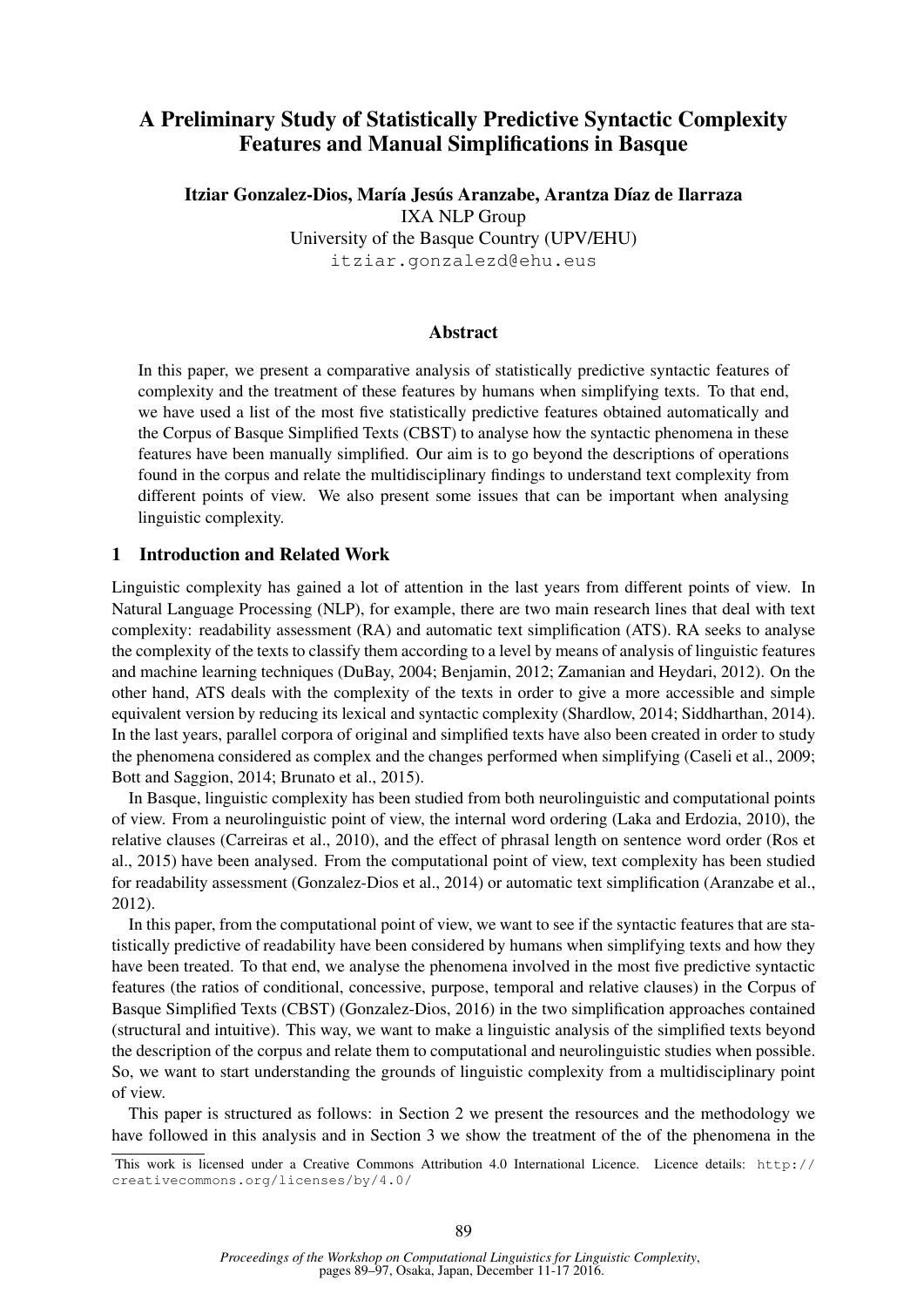corpus CBST. In Section 4 we show how the phenomena have been simplified and in Section 5 we expose some issues that are necessary to keep on with the analysis of text complexity. Finally, we conclude and outline the future work in Section 6.

### 2 Resources and Experimental Set Up

To analyse wheater the syntactic phenomena considered in the statistically predictive features have been treated by humans, we have used two resources: a list of predictive features and a corpus of simplified texts. To get the list of predictive features, we have based on the experiments carried out to assess the readability of Basque texts (Gonzalez-Dios et al., 2014). In these experiments, in addition to create a model to classify texts as simple or complex, a list with most predictive features or linguistic ratios was created using the data mining software *Weka* (Hall et al., 2009) and the rankers Chi Square Ranker and InfoGain Ranker. The features in the list are classified according to their linguistic type: global, lexical, morphological, morpho-syntactic, syntactic and pragmatic.

To train the readability assessment model and get the list of predictive features, two corpora of scientific popularisation domain were used: 1) the *Elhuyar (T-comp)* corpus, which contains 200 texts for adults which, was considered as a complex corpus and 2) the *Zernola (T-simp)* corpus, containing 200 texts for children, was considered as simple. These corpora were analysed with the framework for the automatic analysis of Basque (Aduriz and Díaz de Ilarraza, 2003), the sentence and clause boundary detector (Aranzabe et al., 2013) and the apposition detector (Gonzalez-Dios et al., 2013).

The second resource is the Corpus of Basque Simplified Texts (CBST) (Gonzalez-Dios, 2016). This corpus compiles 227 original sentences<sup>1</sup> of the *Elhuyar (T-comp)* corpus that have been simplified by two language experts following the structural and intuitive approaches. The structural approach was performed by a court translator that followed easy-to-read guidelines inspired by Mitkov and Štajner (2014) such as use simple and short sentences with only a finite verb in each, use high frequency words, use always the same word to refer to same concept, keep logical and chronological ordering, recover elided arguments and verbs, and resolve anaphora. She was also given a set of operations performed in a previous phase of the corpus that included operations such as substitute synonyms, split clauses or reorder clauses. The intuitive approach was performed by a teacher following her experience on teaching Basque as foreign language and her intuition. In both approaches the target audience was open.

So, to see how the phenomena contained in the most predictive syntactic features have been treated in the CBST corpus, we have followed this methodology:

| <b>Ratio</b>                  | Chi square | <b>InfoGain</b> |
|-------------------------------|------------|-----------------|
| Conditional clauses / clauses | 249.9054   | 0.7057          |
| Concessive clauses / clauses  | 189.0847   | 0.5338          |
| Purpose clauses / clauses     | 148.062    | 0.3808          |
| Temporal clauses / clauses    | 143.678    | 0.3716          |
| Relative clauses / clauses    | 77.1949    | 0.2398          |
| Causal clauses / clauses      | 61.3733    | 0.1814          |
| Modal clauses / clauses       | 60.4716    | 0.1657          |
| Completive clauses / clauses  | 54.202     | 0.1632          |

1. We have extracted the syntactic features from the list of predictive features and their significance according to the two rankers (Table 1).

Table 1: Most predictive syntactic features.

2. We have extracted automatically the clauses related to the five most predictive features (conditional clauses, concessive clauses, purpose clauses, temporal clauses and relative clauses, henceforth target clauses) from the CBST corpus.

<sup>&</sup>lt;sup>1</sup>In total, there are 785 sentences and 13 303 words.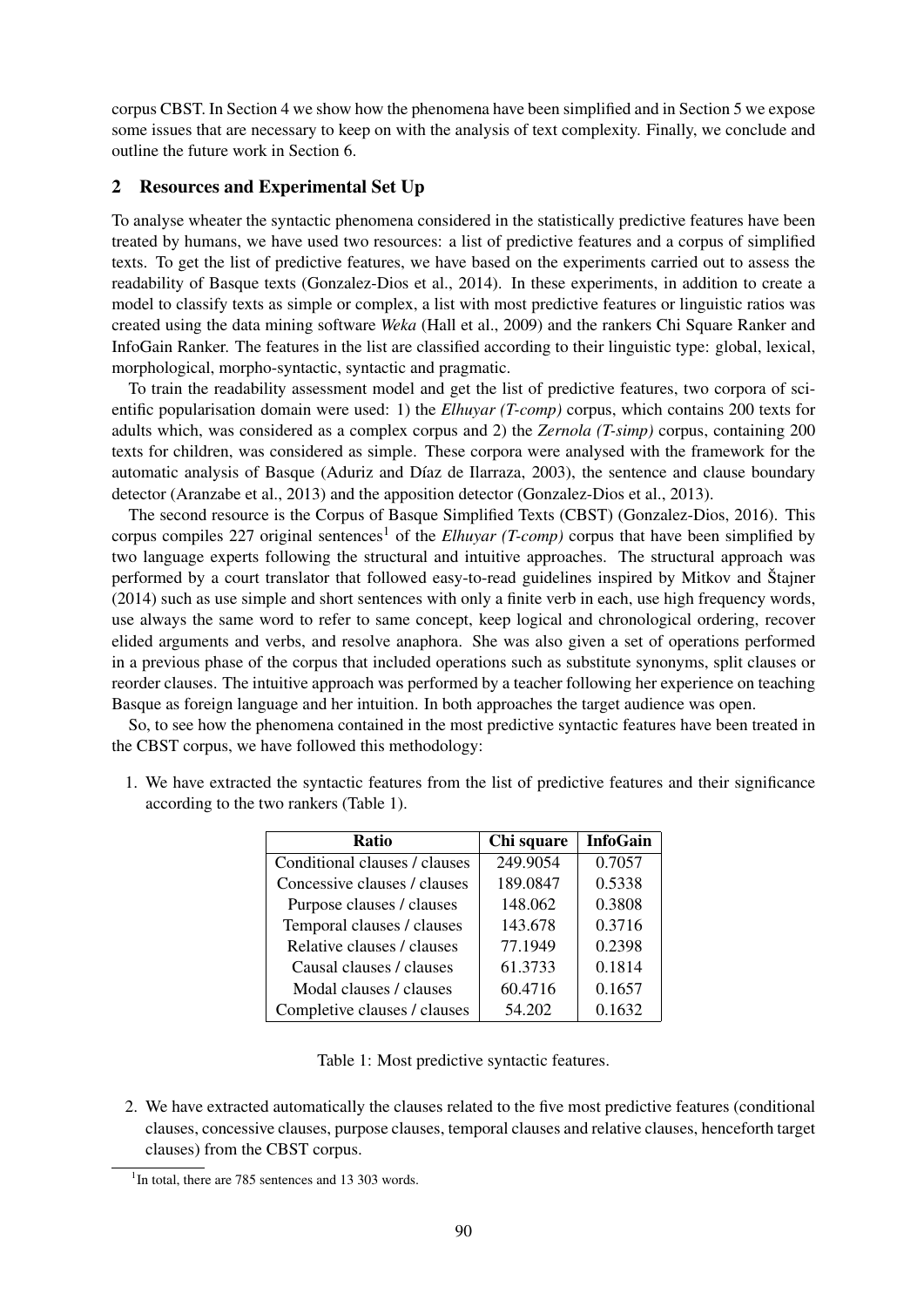3. Following the annotation of the corpus, we have performed the analysis of the target clauses by tagging manually if they have been treated or not (binary classification) and how they have been simplified. In the case of the relative clauses, we have added complementary information: we have annotated if the elided element is the object or subject to be able to compare if the treatment of clauses suits to the findings by Carreiras et al. (2010).

The results of the treatment are shown in Section 3

## 3 Treatment of the Predictive Syntactic Features in the CBST

In the CBST there are 114 clauses (89 sentences) that contain the target clauses. In Table 2 we show the percentages of the target clauses that have been treated in both simplification approaches. In parentheses we show the raw numbers.

| <b>Clause type</b>  | Quantity | <b>Structural approach</b> | Intuitive approach |
|---------------------|----------|----------------------------|--------------------|
| Conditional clauses | 17       | 82.35(14)                  | 35.29(6)           |
| Concessive clauses  | 5.       | 100.00(5)                  | 80.00(4)           |
| Purpose clauses     | 22       | 22.73(5)                   | 22.73(5)           |
| Temporal clauses    | 17       | 52.94(9)                   | 58.82 (10)         |
| Relative clauses    | 53       | 79.25 (42)                 | 52.83(28)          |
| Total               | 114      | 85.50 (75)                 | 71.82(63)          |

Table 2: Percentages of simplified clauses in both structural and intuitive approaches.

Looking at the results of the conditional clauses, we see that there is a big difference depending on the approach. While in the structural approach 82.35 % has been simplified, 35.29 % has been treated in the intuitive. The percentages of both approaches are closer in the case of the temporal clauses (structural: 52.94 %; intuitive: 58.82 %), but they also differ in the relative clauses (structural: 79.25 %; intuitive: 52.83 %). The treatment of the purpose clauses has been slight in both approaches, and we do not have enough data for the analysis of the concessive clauses. According to the simplification approach in general, we see that there have been more simplified target clauses in the structural approach (85.50 %) than in the intuitive  $(71.82 \%)$ .

In Section 4 we present how these target sentences have been manually simplified.

## 4 Simplification of the Target Clauses the CBST

As we also want to know how the simplification is carried out in the target clauses, we analyse the macro-operations that have been performed. Eight macro-operations<sup>2</sup> are defined in the annotation scheme of the CBST: delete, merge, split, transformation, insert, reordering, no operation and other. The most found macro-operations in the target clauses are split and transformations. In the split operations sentences are divided, and in the transformation operations different changes are performed in words, phrases or clauses. Transformations can be lexical, morphological, syntactic, discursive, corrections and reformulations. The detailed description of each macro-operation and the operations involved is found in Gonzalez-Dios (2016).

In the following subsections, we present the results according to the macro-operations mainly performed. These macro-operations are split, transformation, split and transformation together in the same clause and only others (delete, insert or reordering). We illustrate the results with examples of original and simplified versions in both approaches.

### 4.1 Conditional Clauses

In the conditional clauses (Table 3), the most applied macro-operation has been the transformation in both approaches. The syntactic transformations that have been applied are a) the change of the syntactic connective, b) transforming a clause into a phrase, c) transforming a subordinate clause into a main

<sup>&</sup>lt;sup>2</sup>Macro-operations are an abstraction or generalisation of different simplification operations.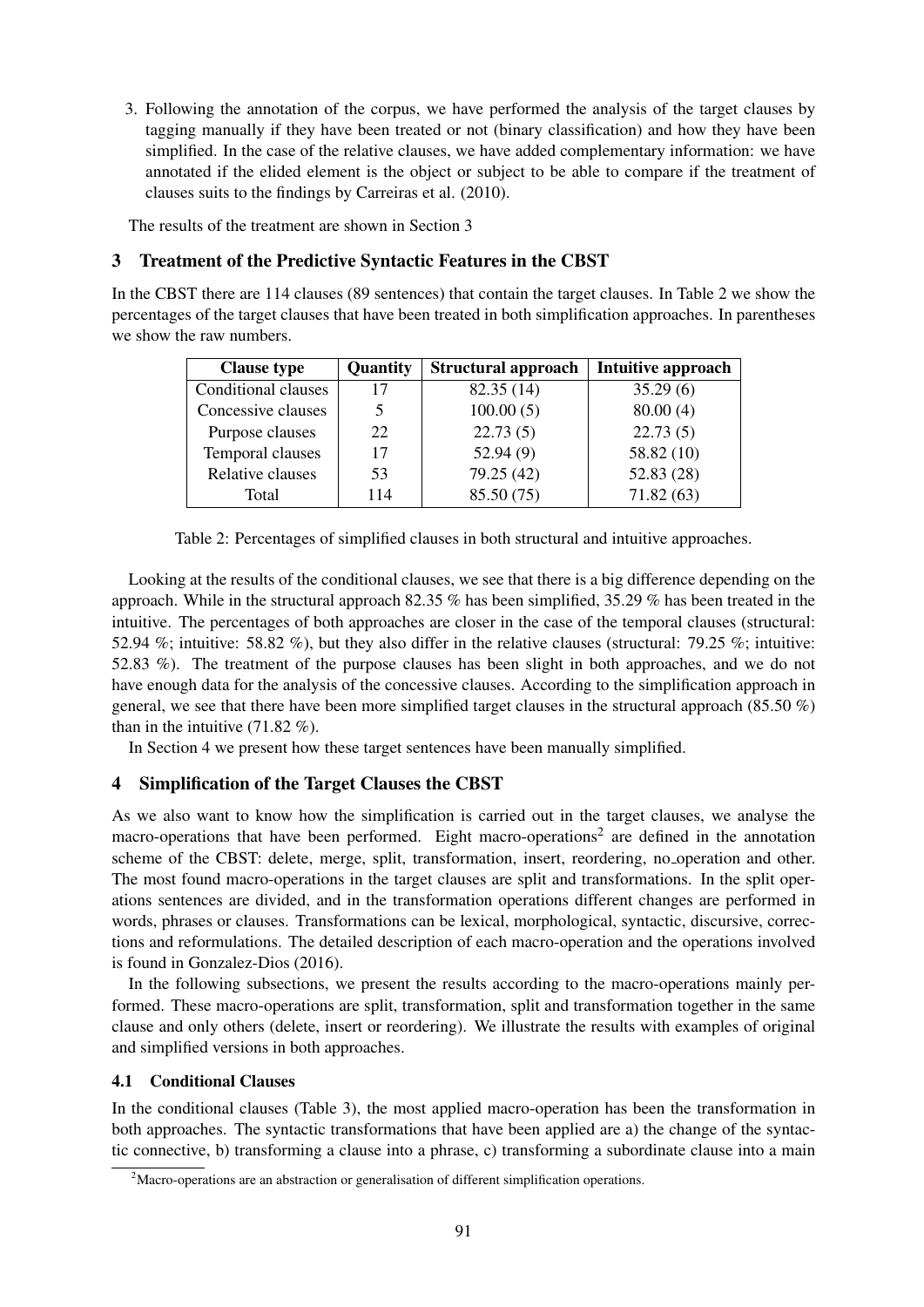clause or d) changing the finite verb with a non finite. There have also been morphological transformations like changing the verb mood from potential or conditional to present or past indicative and lexical transformations.

| Approach Treated |    | <b>Split</b> | Transformation | $\vert$ Split + Trans $\vert$ | <b>Only others</b> |
|------------------|----|--------------|----------------|-------------------------------|--------------------|
| Structural       | 14 | 28.57(4)     | 42.86(6)       | 14.29(2)                      | 14.29(2)           |
| Intuitive        |    | 0.00(0)      | 66.67(4)       | 33.33(2)                      | 0.00(0)            |

Table 3: Macro-operations performed in conditional clauses.

In Table 4 we show two examples of conditional clauses. In the first sentence, a split, an insert and a change in the verb mood and tense (from hypothetic to present potential) have been performed in the structural approach while in the intuitive approach only the change in the verb mood and tense (form hypothetic to past indicative) has been carried out. In the second sentence, no operation has been performed in the structural approach but the syntactic connective has been changed (conditional to causal). There has been a reordering too.

| Original                        | <b>Structural</b>                | <b>Intuitive</b>                 |
|---------------------------------|----------------------------------|----------------------------------|
| Bidean arrokazko planeta        | Bidean arrokazko planeta txiki-  | Bidean arrokazko planeta txiki-  |
| txikiagoren bat aurkitu         | agoren bat aurki dezake; or-     | agoren bat aurkitu izan bazuen,  |
| izan balu, bereganatu egingo    | duan, planetak bereganatu eg-    | bereganatu egingo zuen.          |
| zuen $()$                       | ingo du; $()$                    |                                  |
| If it had probably found a      | It can find a a smaller planet   | If it had found a smaller planet |
| smaller planet made out of      | made out of stone; then, it will | made out of stone, it would      |
| stone, it would have appropri-  | appropiate the planet; $()$      | have appropriated it ()          |
| ated it $(\ldots)$              |                                  |                                  |
| gene konpontzailea mutatuta     | gene konpontzailea mutatuta      | ezin dute funtzio hori bete mu-  |
| badago, ezin du bere funtzioa   | badago, ezin du bere funtzioa    | tatuta daudelako; ()             |
| bete, $()$                      | bete.                            |                                  |
| if the repairing gene is muted  | if the repairing gene is muted   | it cannot perform its function   |
| it cannot perform its function, | it cannot perform its function,  | because they are muted; $()$     |
| ()                              | ()                               |                                  |

Table 4: Example of simplifications of conditional clauses.

#### 4.2 Purpose Clauses

In the purpose clauses (Table 5) the reordering (exactly, the operation named change of the order of clauses) has also been used in the intuitive approach. The transformations that have been applied in both approaches are a) the conversion of subordinate clauses into main or coordinate clauses at syntactic level, b) lexical transformations and c) reformulations.

| Approach $\vert$ | <b>Treated</b> | <b>Split</b> | <b>Transformation</b> | $Split + Trans$ | Only others |
|------------------|----------------|--------------|-----------------------|-----------------|-------------|
| Structural       |                | 20.00(1)     | 40.00(2)              | 40.00(2)        | 0.00(0)     |
| Intuitive        |                | 0.00(0)      | 20.00(1)              | 20.00(1)        | 60.00(3)    |

| Table 5: Macro-operations performed in purpose clauses. |  |
|---------------------------------------------------------|--|
|---------------------------------------------------------|--|

In Table 6 we show the simplified versions of two purpose clauses. In the first clause, a split has been performed in the structural approach while no operation was performed in the intuitive (not treated). The second clause was not treated in the structural approach while the ordering of clauses was altered (reordering) in the intuitive.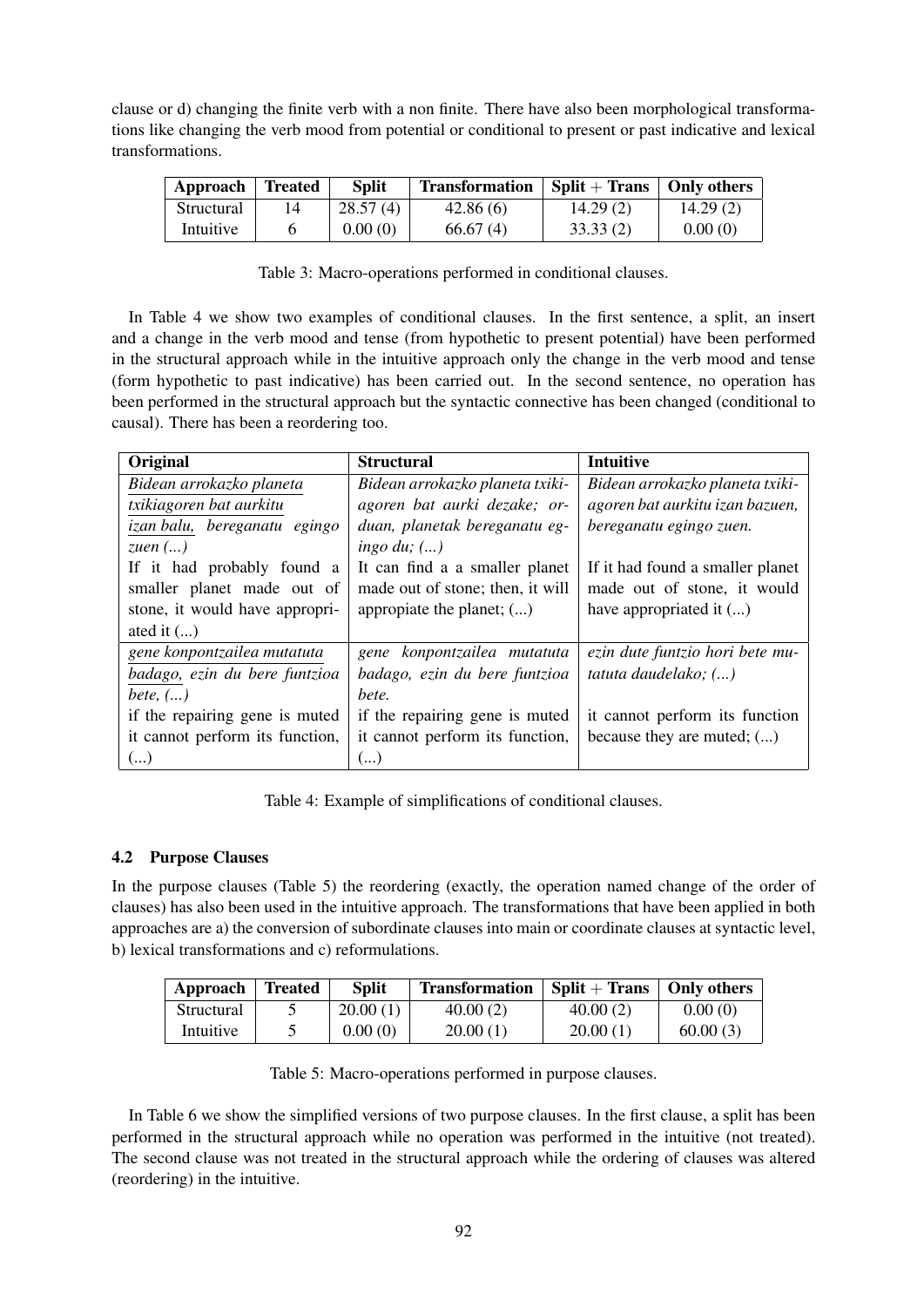| Original                         | <b>Structural</b>                  | Intuitive                         |
|----------------------------------|------------------------------------|-----------------------------------|
| Datu horiek eta tesian at-       | () jarraipen berezitua egingo      | Datu horiek eta tesian ater-      |
| ondorio<br>eratako<br>guztiak    | zaie. Horretarako, datu horiek     | atako ondorio guztiak balia-      |
| baliagarriak izango<br>dira      | guztiak eta tesiko ondorio guz-    | garriak izango dira jarraipen     |
| jarraipen berezitua egiteko ()   | tiak baliatuko dira.               | berezitua egiteko ()              |
| All that data and the results of | () a specialised monitoring        | All that data and all the results |
| the PhD thesis will be useful to | will be done to them. To that      | of the PhD thesis will be useful  |
| make a specialised monitoring    | end, all that data and all the re- | to make a specialised monitor-    |
| ()                               | sults of of the PhD thesis will    | ing $()$                          |
|                                  | be used.                           |                                   |
| euste-indar bera izateko,        | euste-indar<br>bera<br>izateko,    | handiagoa<br>eraso-angeluak       |
| eraso-angelua handiagoa izan     | eraso-angelua handiagoa izan       | izan behar du euste-indar bera    |
| behar du, $()$                   | behar du, $()$                     | izateko.                          |
| to keep the same holding         | to keep the same holding           | the clearance angle should be     |
| strength, the clearance angle    | strength, the clearance angle      | bigger to keep the same hold-     |
| should be bigger $()$            | should be bigger $()$              | ing strength $()$                 |

Table 6: Example of simplifications of purpose clauses.

## 4.3 Temporal Clauses

In the temporal clauses (Table 7), the transformation has also been the most used macro-operation. The syntactic transformations that have been carried out are similar to those found in the conditional sentences: a) the change of the syntactic connective, b) transforming a clause into a phrase, c) transforming a subordinate clause into a main clause or d) changing the finite verb with a non finite). There have also been morphological transformations (e.g. change the persons of the verb) and reformulations.

| Approach   | <b>Treated</b> | <b>Split</b> | <b>Transformation</b> | $Split + Trans$ | Only others |
|------------|----------------|--------------|-----------------------|-----------------|-------------|
| Structural |                | 33.33(3)     | 44.44 (4)             | 11.11(1)        | 11.11(1)    |
| Intuitive  |                | 10.00(1)     | 70.00(7)              | 20.00(2)        | 0.00(0)     |

Table 7: Macro-operations performed in temporal clauses.

In Table 8 we show an example of a temporal clause which has undergone a split and a reordering of phrases and clauses in both approaches. As we see, although the operations performed are the same, the output text is different.

| Original                      | <b>Structural</b>                 | Intuitive                         |
|-------------------------------|-----------------------------------|-----------------------------------|
| Printzipio hori gertatzen da  | Hegan egiten dugu; orduan,        | Printzipio hori hegazkinen he-    |
| hegazkinen hegoetan hegan     | hegazkinen hegoetan gertatzen     | goetan gertatzen da; hegazki-     |
| egiten ari denean, ()         | da printzipio hori.               | nak orduan egiten du hegan.       |
| That principle happens in the | We fly; then, that principle hap- | That principle happens in the     |
| wings of the plane when it is | pens in the wings of the air-     | wings of the aircrafts; the plane |
| flying, $()$                  | crafts.                           | flies then.                       |

Table 8: Example of simplifications of temporal clauses.

#### 4.4 Relative Clauses

In the relative clauses (Table 9), although the transformation has been the most used macro-operation, the split has also been important above all in the structural approach. The transformations that have been carried out are, as in the conditional and temporal clauses, a) the change of of the syntactic connective, b)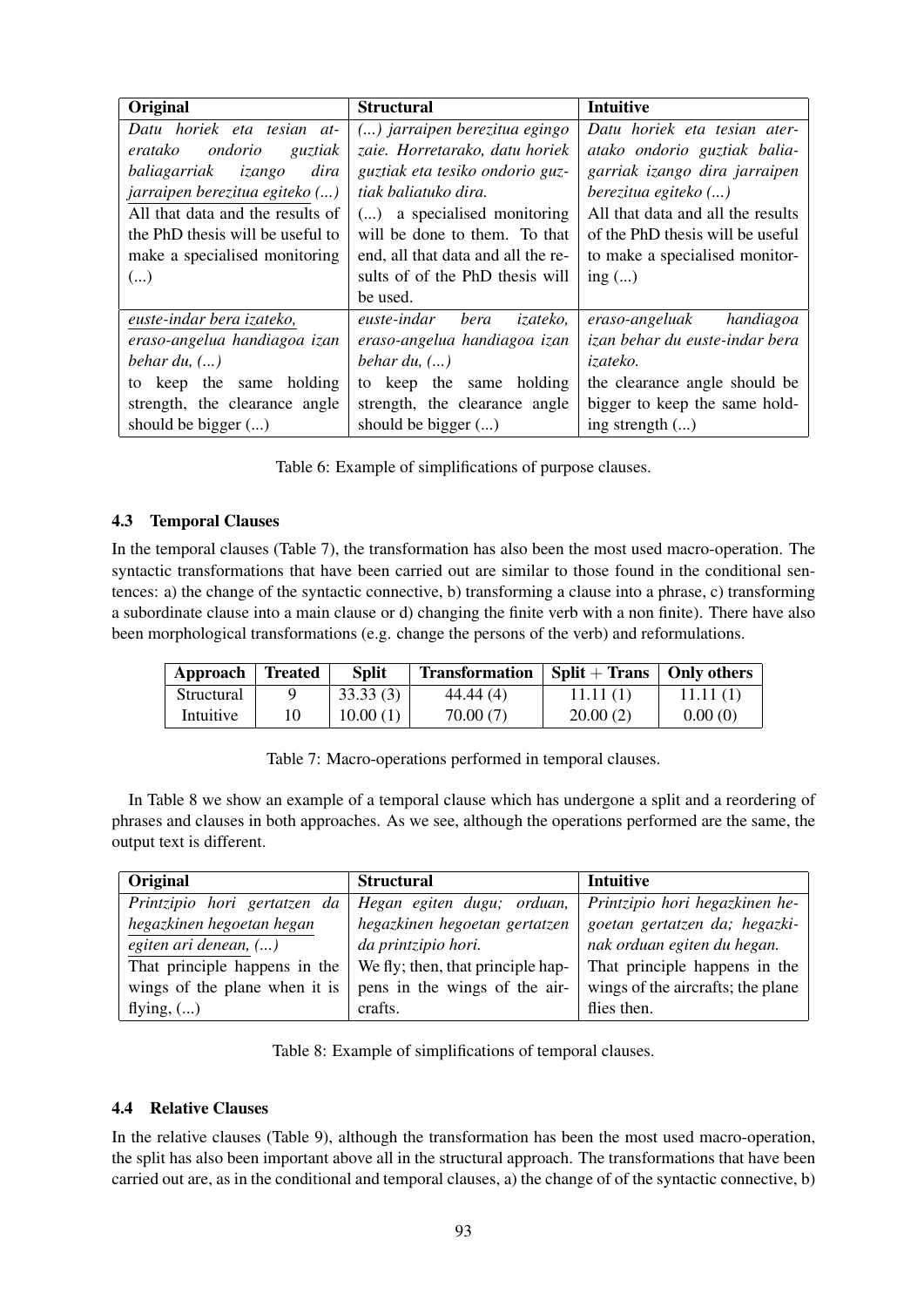transforming a clause into a phrase, c) transforming a subordinate clause into a main clause or d) changing the finite verb with a non finite. There have also been lexical transformations and reformulations. The other macro-operations involved are the insertion of non required phrases, the reordering of phrases and clauses and the deletion of the phrases.

| Approach   | <b>Treated</b> | <b>Split</b> | <b>Transformation</b> | $Split + Trans$ | <b>Only others</b> |
|------------|----------------|--------------|-----------------------|-----------------|--------------------|
| Structural | 42             | 33.33(14)    | 52.38 (22)            | 7.14(3)         | 7.14(3)            |
| Intuitive  | 28             | 14.29(4)     | 71.43 (20)            | 7.14(2)         | 7.14(2)            |

Table 9: Macro-operations performed in relative clauses.

In the sentence of Table 10 the same transformation has been performed in both approaches: the finite verb "*eusten dien*" (that keeps them) has transformed into the non-finite verb "*eusteko*" (to keep).

| Original                                                     | <b>Structural</b>              | Intuitive                      |
|--------------------------------------------------------------|--------------------------------|--------------------------------|
| hegazkin horiei airean eusten                                | hegazkin horiei airean eusteko | hegazkin horiei airean eusteko |
| dien printzipio fisikoa ()                                   | <i>printzipio fisikoa</i> ()   | printzipio fisikoa ()          |
| the physical principle that                                  | the physical principle to keep | the physical principle to keep |
| keeps these planes in the air   these planes in the air $()$ |                                | these planes in the air $()$   |
| $(\ldots)$                                                   |                                |                                |

Table 10: Example of simplifications of relative clauses.

As relative clauses have also been studied from a neurolinguistic point of view by Carreiras et al. (2010), now we compare our findings. They claim that Basque subject relative clauses are harder to process than object relative clauses. So, we want to see if the relative clauses where the subject has been elided have been mainly treated in both approaches. These results are shown in Table 11.

|            | Approach   Subject relative clause   Object relative clause |              |
|------------|-------------------------------------------------------------|--------------|
| Structural | 80.95 (34/42)                                               | 81.82 (9/11) |
| Intuitive  | 69.04 (29/42)                                               | 9.09(1/11)   |

Table 11: Simplification of subject and object relative clauses.

In the case of the structural approach, more than 80 % of the subject and object relative clauses have been simplified. In the intuitive approach, on the other hand, almost 70 % of the subject clauses relative clauses have been simplified while the object relative clauses have hardly been. So, we see that in the case of the intuitive approach the results are consequent to the findings by Carreiras et al. (2010). In the structural approach, however, we think that the guidelines have influenced these results.

#### 5 Discussion

While carrying out these experiments and performing the data analysis, we have found some issues we want to point out. The aim of this analysis is to guide a future study and make a reflection of the data and resources.

The first main issue is the data scarcity problem since in some cases e.g. the concessive clauses we were not able to analyse the results. However, we think that it is important to perform preliminary studies that can raise other questions while bigger corpora are created or compiled.

After having detected contradictory results when comparing the treatment by human editors to the statistically predictive features, we decided to carry out a deeper analysis of other phenomena that are found in the sentences of our target clauses. In this analysis, we want to see e.g. if in the sentences containing purpose clauses there are other phenomena that have been simplified. For example, in Table 12, we present a sentence containing a purpose clause where the relative clause also found has been reformulated.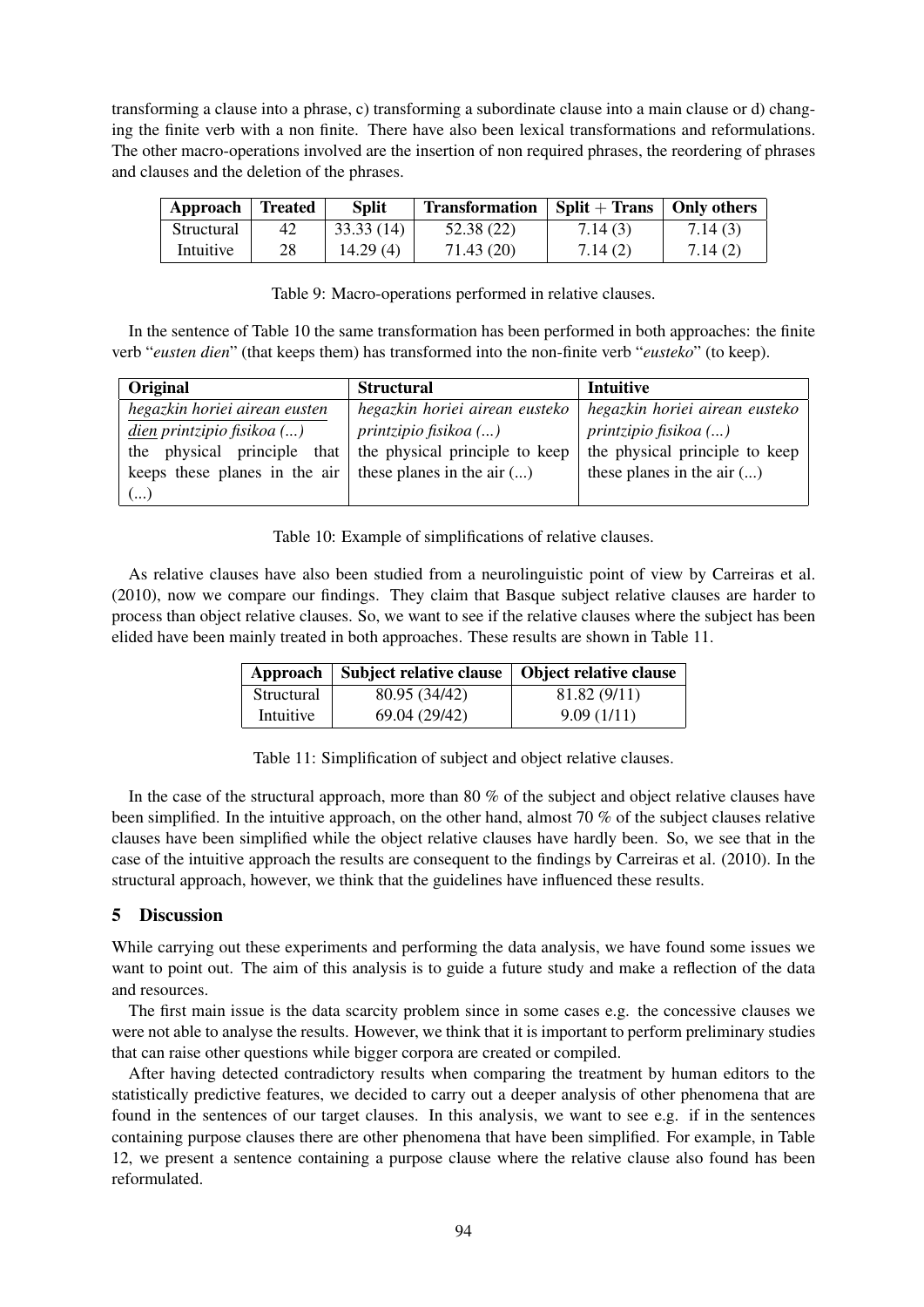| <b>Original</b>                                                                                   | <b>Structural</b>         |
|---------------------------------------------------------------------------------------------------|---------------------------|
| Hegan egiteko, pisu hori guztia konpentsatzen   Hegan egiteko pisu hori guztia konpentsatu be-    |                           |
| duen indar bat behar da.                                                                          | har da indar baten bidez. |
| To fly, it is needed a force that compensates all To fly all that weight should be compensated by |                           |
| that weight                                                                                       | means of a force.         |

Table 12: A sentence where a purpose clause has not been simplified but other phenomena have been.

These are the cases we show in Table 13: in the percentage of the second column both the target clause and other phenomena have been treated, in the third column only other phenomena have been treated, in the forth column only the target clause and in the fifth column no simplification has performed. We recall that the raw numbers are shown in parentheses.

| <b>Sentences</b> | <b>Target clause and</b> |       | Other phenomena |       | Only target clause |       | No simplification |       |
|------------------|--------------------------|-------|-----------------|-------|--------------------|-------|-------------------|-------|
| containing       | other phenomena          |       |                 |       |                    |       |                   |       |
|                  | Str.                     | Int.  | Str.            | Int.  | Str.               | Int.  | Str.              | Int.  |
| Conditional      | 70.59                    | 29.41 | 17.65           | 52.94 | 11.76              | 5.88  | 0.00              | 11.76 |
| clauses          | (12)                     | (5)   | (3)             | (9)   | (2)                | (1)   | (0)               | (2)   |
| Purpose          | 18.18                    | 22.73 | 77.27           | 63.64 | 4.55               | 0.00  | 0.00              | 13.64 |
| clauses          | (4)                      | (5)   | (17)            | (14)  | (1)                | (0)   | (0)               | (3)   |
| Temporal         | 47.06                    | 47.06 | 41.18           | 29.41 | 5.88               | 11.76 | 5.88              | 11.76 |
| clauses          | (8)                      | (8)   | (7)             | (5)   | (7)                | (2)   | (7)               | (2)   |
| Relative         | 67.92                    | 50.94 | 16.98           | 33.96 | 13.21              | 1.89  | 1.89              | 13.21 |
| clauses          | (36)                     | (27)  | (9)             | (18)  | (7)                | (1)   | (1)               | (7)   |

Table 13: Applied operations in the sentences containing the target clauses.

The combination of the simplification carried out in other phenomena is not, however, homogeneous in all the cases. It is noticeable in the case of purpose clauses, but it is not so noticeable in the rest. To study how different phenomena may affect each other will be our next step. In fact, as we have 114 target clauses in 89 sentences, we find that in 28.09 % of the sentences there is more than one target clause. So, we think that other phenomena in the sentences can be important. To enlarge this analysis, based on our manual analysis, we consider that in the future we should also take into account other parameters such as the length of the target clause or its subordination depth to get to know why a clause has been simplified and not the other.

Another interesting issue is the comparison of approaches, as we have seen that depending on the approach the results vary a lot. The guidelines and the target audience human editors had in mind has influenced their simplification decisions. This has been seen in the case of conditional and relative clauses where the results differ the most. We think that the guideline 'use simple and short sentences with only a finite verb in each<sup>3</sup> has been important when performing the simplification in the structural approach and according to the intuition this guideline may not be needed. Moreover, in the case of the relative clauses we have seen that it can be sufficient to treat only subject relative clauses as performed in the intuitive approach and also corroborated by the neurolinguistic studies. The ideal situation will be to based on the neurolinguistic works to write simplification guidelines and that is why we think that multidisciplinary work should be encouraged.

As conclusion of the operations performed, we want to point out that both splitting and syntactic transformations such as a) changing the syntactic connective, b) transforming a clause into a phrase, c) transforming a subordinate clause into a main clause or d) changing the finite verb with a non finite seem to be important operations together with e) lexical operations and f) reformulations. These operations should be taken into account in the Basque ATS system although some of them are not feasible or require

<sup>&</sup>lt;sup>3</sup>This guideline or a similar ones are found in many easy-to-read guidelines or recommendations in several languages.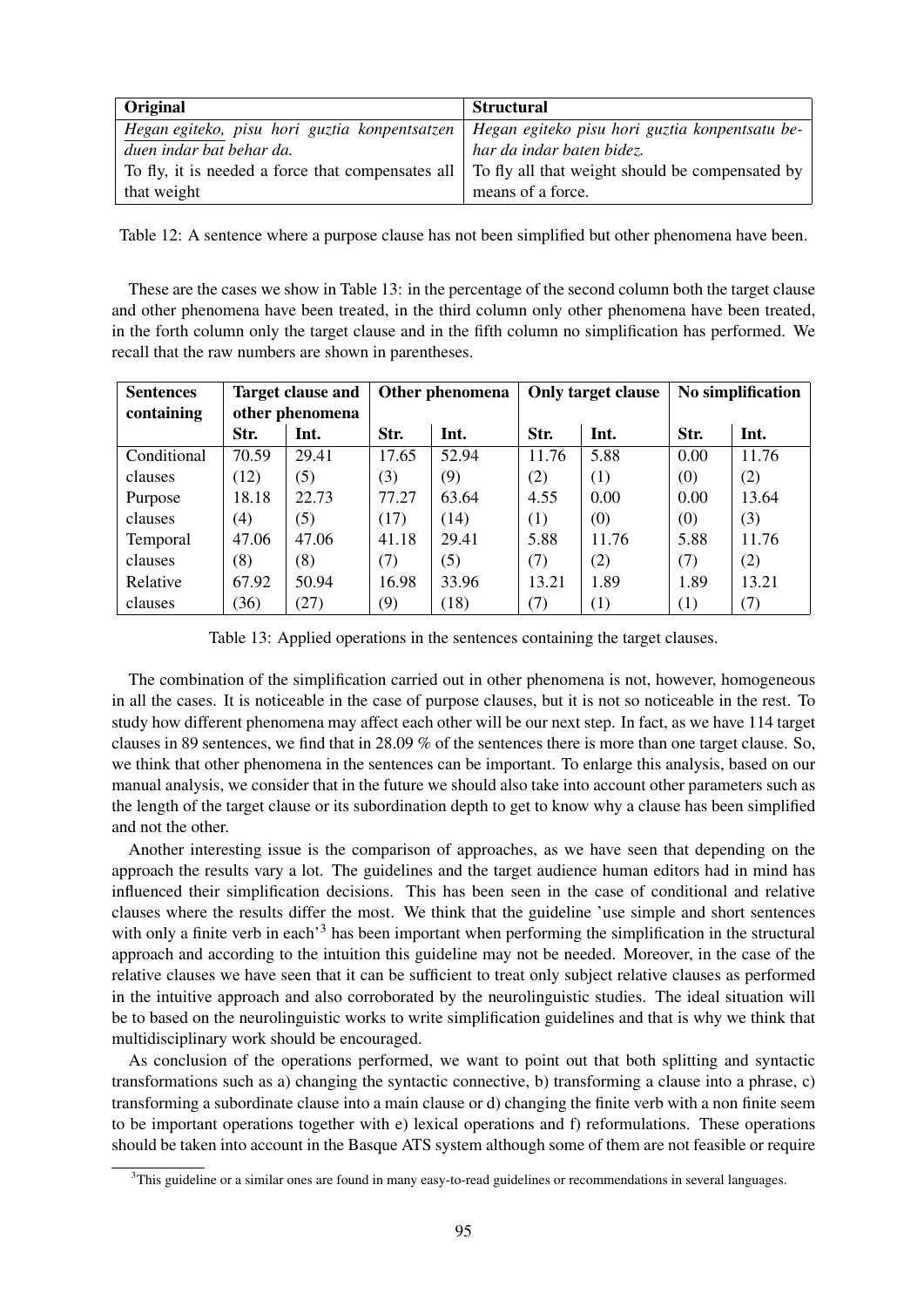a deeper analysis.

We have also seen in Table 8 that the mere description of the operations is not enough to capture all the changes performed in the sentences. This should lead to a re-thinking of the annotation scheme or annotation methodology.

#### 6 Conclusion and Future Work

In this paper, we have presented the treatment that the phenomena in the statistical predictive syntactic features have undergone in the CBST corpus with the aim of contrasting machine and human perspectives. We have seen that in the structural approach there is a tendency to treat these phenomena, while the data in the intuitive approach is more diverse. In the case of relative clauses, we have related our findings to a neurolinguistic study and we have seen that the results of the intuitive approach agree. Looking at the simplifications macro-operations, we have corroborated the importance of the split and transformation operations in both approaches.

In the future, we would like to carry out an analysis the combination of the phenomena at sentence level to see how they may affect each other and to broaden this study when the CBST corpus be enlarged. In fact, data scarcity has been a problem to draw conclusions about the results, but we want to open a way to analyse the corpora based on different approaches. We also plan to reanalyse and compare our results as new neurolinguistic study are carried out and published, since we consider that multidisciplinary approaches can be helpful to get to understand linguistic complexity.

#### Acknowledgements

Itziar Gonzalez-Dios's work is funded by postdoctoral grant for the new doctors by the Vice-rectory of Research of the University of the Basque Country (UPV/EHU). This research was also supported by the Basque Government (IT344-10), and the Spanish Ministry of Economy and Competitiveness, EXTRECM project (TIN2013-46616-C2-1-R).

#### References

- Itziar Aduriz and Arantza D´ıaz de Ilarraza, 2003. *Inquiries into the Lexicon-syntax Relations in Basque*, chapter Morphosyntactic disambiguation ands shallow parsing in Computational Processing of Basque. University of the Basque Country.
- María Jesús Aranzabe, Arantza Díaz de Ilarraza, and Itziar Gonzalez-Dios. 2012. First Approach to Automatic Text Simplification in Basque. In Luz Rello and Horacio Saggion, editors, *Proceedings of the Natural Language Processing for Improving Textual Accessibility (NLP4ITA) workshop (LREC 2012)*, pages 1–8.
- María Jesús Aranzabe, Arantza Díaz de Ilarraza, and Itziar Gonzalez-Dios. 2013. Transforming Complex Sentences using Dependency Trees for Automatic Text Simplification in Basque. *Procesamiento de Lenguaje Natural*, 50:61–68.
- Rebekah George Benjamin. 2012. Reconstructing Readability: Recent Developments and Recommendations in the Analysis of Text Difficulty. *Educational Psychology Review*, 24(1):63–88.
- Stefan Bott and Horacio Saggion. 2014. Text Simplification Resources for Spanish. *Language Resources and Evaluation*, 48(1):93–120.
- Dominique Brunato, Felice Dell'Orletta, Giulia Venturi, and Simonetta Montemagni. 2015. Design and Annotation of the First Italian Corpus for Text Simplification. In *The 9th Linguistic Annotation Workshop held in conjuncion with NAACL 2015*, pages 31–41.
- Manuel Carreiras, Jon Andoni Duñabeitia, Marta Vergara, Irene de la Cruz-Pavía, and Itziar Laka. 2010. Subject Relative Clauses are not Universally Easier to Process: Evidence from Basque. *Cognition*, 115(1):79–92.
- Helena M. Caseli, Tiago F. Pereira, Lucia Specia, Thiago. A. S. Pardo, Caroline. Gasperin, and Sandra Aluísio. 2009. Building a Brazilian Portuguese Parallel Corpus of Original and Simplified Texts. In *the Proceedings of CICLing*, pages 59–70.

William H. DuBay. 2004. The Principles of Readability. *Impact Information*, pages 1–76.